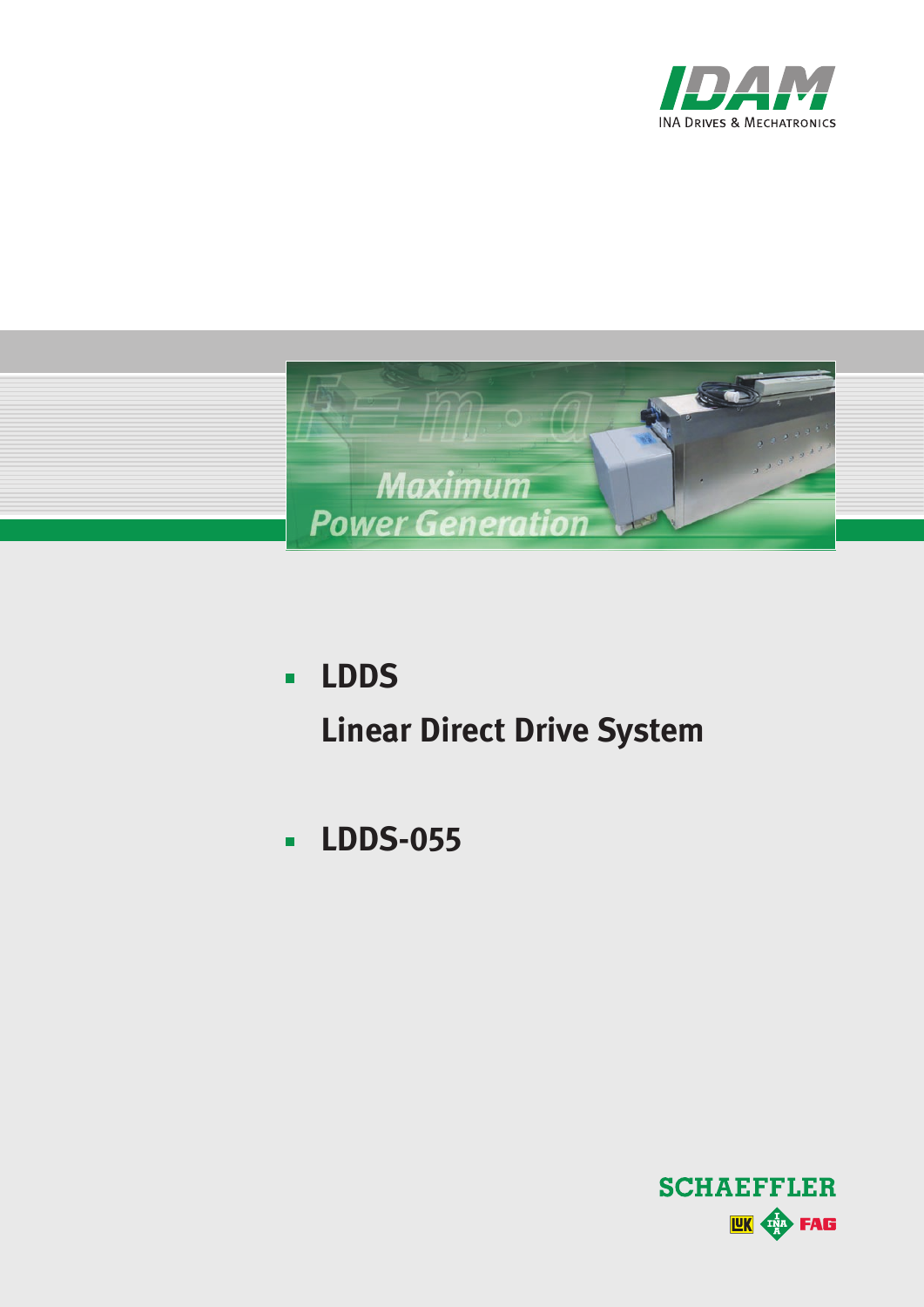# **LDDS-055** Features, benefits, applications, drawing

#### **Features**

- • High power generation
- • Water cooled
- • Double-comb arrangement of the linear motors
- Moved secondary part without iron counterplate
- No moving cables
- • Easy adjustment of the outside absolute measuring system

#### **Benefits**

- • High positioning accuracy
- • Extremely high acceleration up to 300 m/s² (30 G)
- Low moving net mass
- • Compact design
- • Higher nominal force by water cooling
- • Dirt resistant due to the enclosed design
- Low maintenance

## **Applications**

- Textile industry
- **Automation**
- Packaging industry
- Food industry
- **Material testing machines**
- For precise handling

# **Drawing**

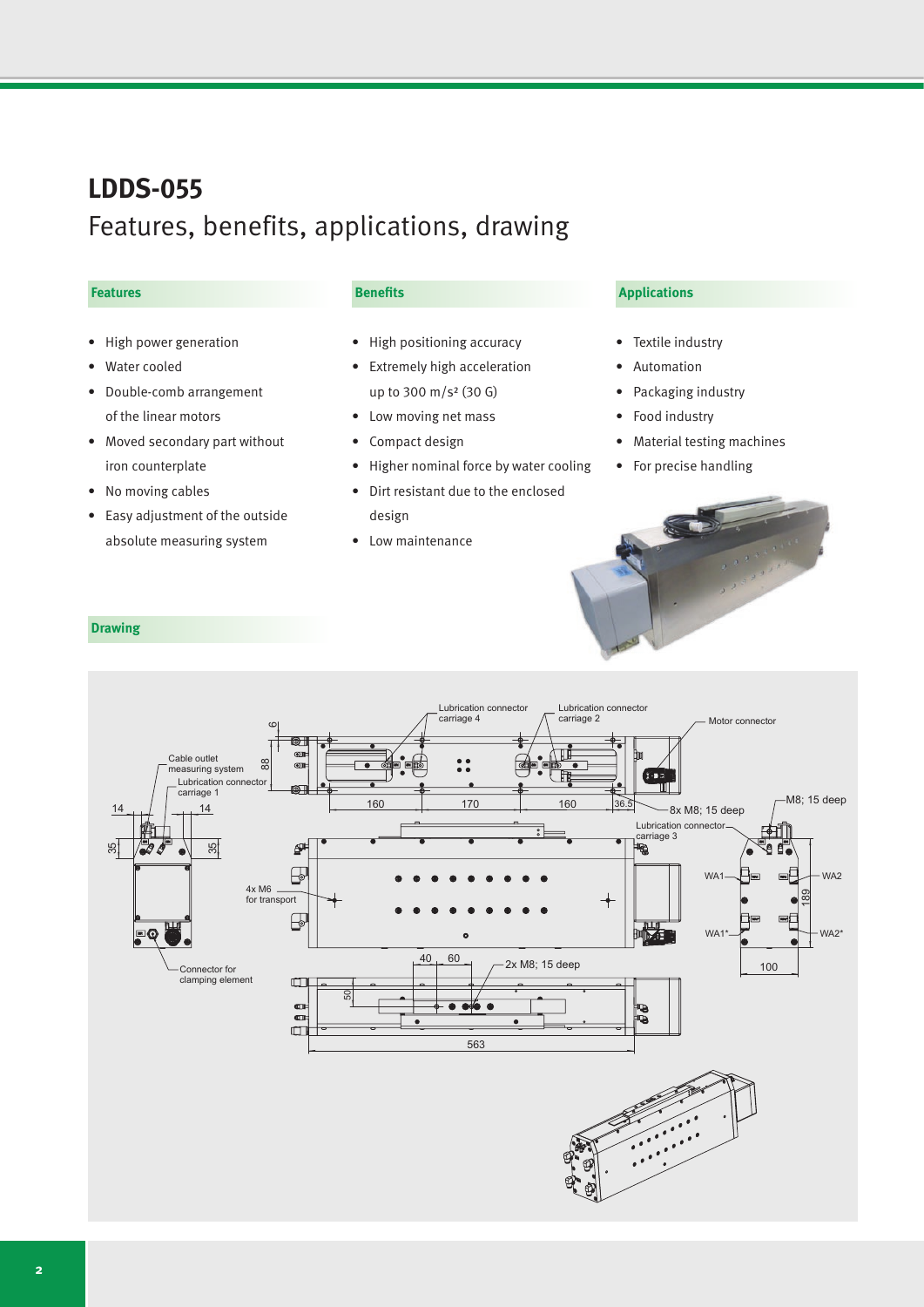# **LDDS-055** Dimensions, masses, performance data, components

| <b>Dimensions/masses</b>                                               | <b>Symbol</b>                  | <b>Unit</b>      | <b>LDDS-055</b>                                                                                 |
|------------------------------------------------------------------------|--------------------------------|------------------|-------------------------------------------------------------------------------------------------|
| Dimensions incl. connectors                                            | LxWxH                          | mm               | 673.5 x 100 x 218                                                                               |
| <b>Total mass</b>                                                      | $m_{\text{total}}$             | kg               | 48                                                                                              |
| Moving net mass                                                        | m                              | kg               | 4.1                                                                                             |
| Maximum payload                                                        | m                              | kg               | 10                                                                                              |
| Usable stroke                                                          | $\sf S$                        | mm               | 100                                                                                             |
| <b>Performance data</b>                                                | Symbol                         | Unit             | <b>LDDS-055</b>                                                                                 |
| Motor type: 2x L1C-3P-300-75-HD1-O-O-G with water cooling              |                                |                  |                                                                                                 |
| Peak force (saturation range) at I <sub>p</sub>                        | $F_p$                          | $\mathsf{N}$     | 2449                                                                                            |
| Nominal force (not cooled) at I <sub>c</sub>                           | $\mathsf{F}_{\mathsf{c}}$      | N.               | 780                                                                                             |
| Nominal force (cooled) at I <sub>cw</sub>                              | $\mathsf{F}_{\text{\tiny CW}}$ | ${\sf N}$        | 1531                                                                                            |
| Motor constant (25 °C)                                                 | $k_m$                          | $N/\sqrt{W}$     | 52.6                                                                                            |
| Peak current (saturation range)                                        | $I_p$                          | $A_{rms}$        | 25.5                                                                                            |
| Nominal current (not cooled)                                           | $I_c$                          | $A_{rms}$        | 6.9                                                                                             |
| Nominal current (cooled)                                               | $I_{\text{cw}}$                | $A_{rms}$        | 13.6                                                                                            |
| DC link voltage                                                        | $U_{DCL}$                      | $\vee$           | 600                                                                                             |
| Maximum acceleration<br>(3.64 mm stroke; 10 kg payload, water cooling) | $a_{max}$                      | m/s <sup>2</sup> | 67                                                                                              |
| Maximum speed<br>(3.64 mm stroke; 10 kg payload, water cooling)        | $V_{max}$                      | m/s              | 0.5                                                                                             |
| Positioning accuracy                                                   |                                | μm               | ± 15                                                                                            |
| Repeat accuracy                                                        |                                | µm               | ± 5                                                                                             |
| <b>Components</b>                                                      | Symbol                         | Unit             | <b>LDDS-055</b>                                                                                 |
| Guidance                                                               |                                |                  | Linear guidance KUVE                                                                            |
| Measuring system                                                       |                                |                  | Optical, absolute with EnDat 2.2 (22) position values<br>without incremental signals (LIC 4000) |
| Operating pressure, pneumatic clamp                                    |                                |                  |                                                                                                 |